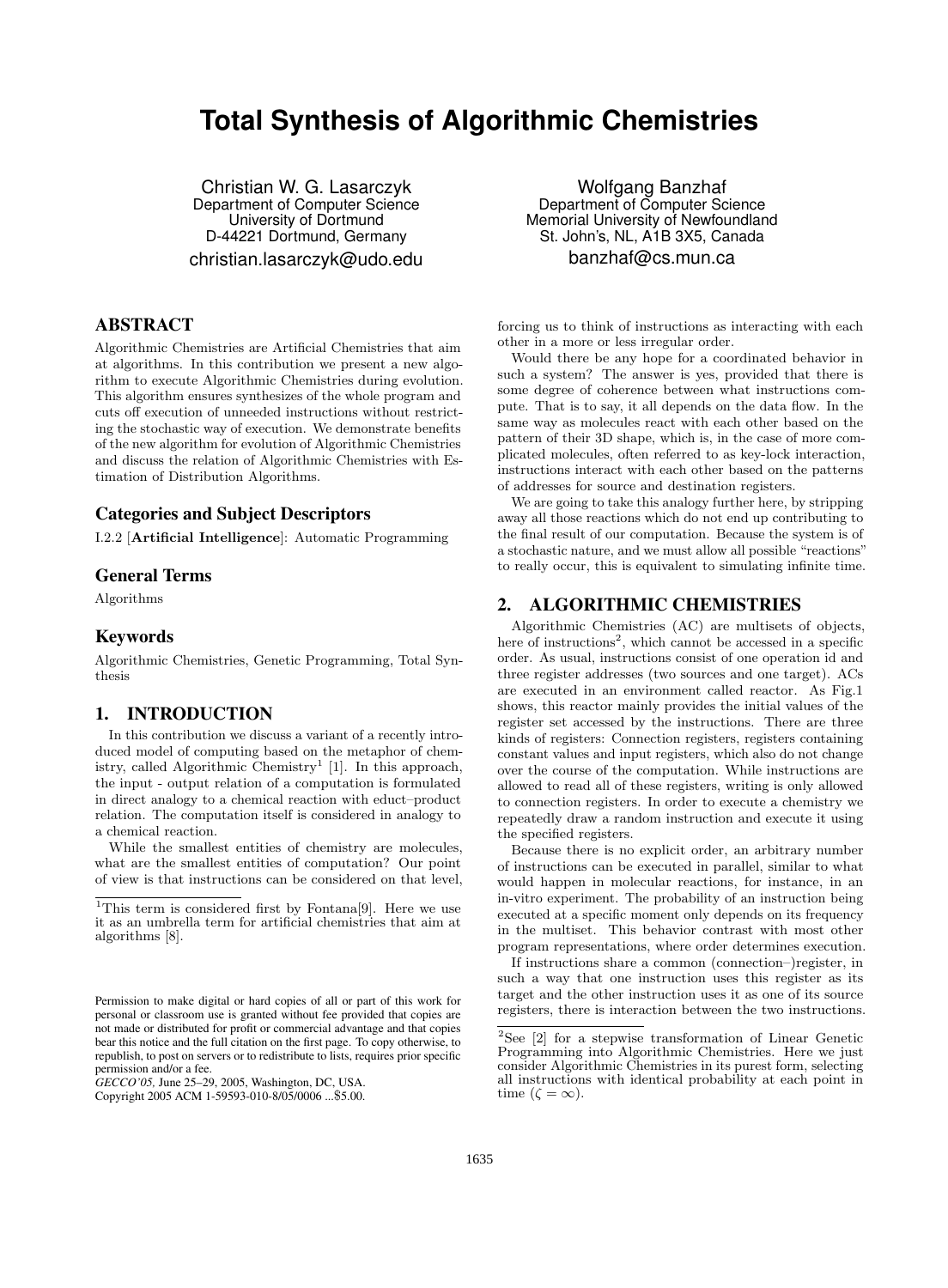

Figure 1: The reactor provides an environment for executing a multiset of instructions.The environment consists of empty connection registers, inputs from the fitness cases and registers containing constant values.

This corresponds to a data flow, possibly leading to the desired result of a computation in the target register. Due to the nature of probabilistic drawing of instructions, CPU cycle time needs to pass to ensure that the entire data flow encoded in the multiset actually executes ("synthesizes").

We use Genetic Programming to program Algorithmic Chemistries. In addition to the chemistry, each individual of the GP population consists of a set of evolved constants and a result register id for determination of the register interpreted as the chemistry's final output. Initially a population of p random individuals is generated. Constant values of an individual are randomly chosen from a predefined range, its chemistry is initialized by generating a set of  $i$  valid random instructions and its result register id is chosen randomly from the set of connection registers.

We use a  $(\mu, \lambda)$ -strategy [5] and  $\mu < \lambda$  best individuals are selected as parents of the next generation. A crossover rate determines the percentage of offspring generated by recombination of two randomly chosen parents. Recombination is done by drawing a random multiset of instructions from each of both parents. Size of these two multisets is uniformly distributed between 1 and the associated parents' chemistry size. The maximum size of a new chemistry is limited. The crossover operator copies each of the evolved constants as well as the id of the result register randomly from one of the two parents. The missing percentage of offspring are generated by reproducing randomly selected parents.

After recombination or reproduction, mutation takes place. The mutation rate determines the probability of each gene being mutated. Genes consist of register addresses and the operation id within instructions, the id of the output register and the individual's constants. While register addresses and operations are mutated by selecting another valid random value, constants are changed by multiplying them with a Gaussian variable  $N(1, 0.1)$ .

The process of evaluation of newly generated individuals is repeated until a termination criterion is reached. Figure 2



Figure 2: The evolution of Algorithmic Chemistries uses the same basic steps as classical evolutionary algorithms.

### 3. SYNTHESIS OF DATA FLOW

As mentioned above there is no inherent order of the instructions of an AC. Instead, instructions are executed in an arbitrary order in the reactor environment. Synthesis of the full data flow, however, is a matter of time, since data flow sequences are not encoded explicitly, but implicitly by shared connection registers in the multiset of instructions.

While time requirements could be compensated to some extent by parallelism, it is obvious that Algorithmic Chemistries require more computational power for execution than normal computer programs. A great many CPU cycles have to be spent on execution of instructions which do not participate in data flow towards the register interpreted as the individual's output. ACs share this problem with other representations of GP, where it is called non–effective code.

We discern two kinds of such dispensable instruction executions. The first kind is similar to introns/non–effective code in Genetic Programming. Instructions of this type participate under no circumstances in data flow, e.g. their target register is not read by another instruction. The second kind of instruction differs in that their execution is dispensable sometimes, and not at others. For example their source registers may not contain required values yet.

While spending computational power on executing dispensable instructions is intended for the benefit of parallelism during normal execution, it is problematic during the evolution of chemistries using GP, since many AC evaluations are needed.

Algorithm 1 outlines our original approach to evaluating AC–based individuals [1]. After preparing the reactor environment, for each fitness case the inner loop executes a number of randomly chosen (line 1.6) instructions. Subsequently, the value in the result register specified by the individual is used to calculate the contribution of this fitness case to fitness (line 1.14–1.15). In the end we compute the average contribution.

Here we call this approach "fixed", since a constant multiple c of the AC's size has to be specified in advance and fixes the number of executed instructions (line 1.5). Choosing  $c$ requires a balance between different considerations. On the one hand it is desirable to have a large  $c$  to ensure complete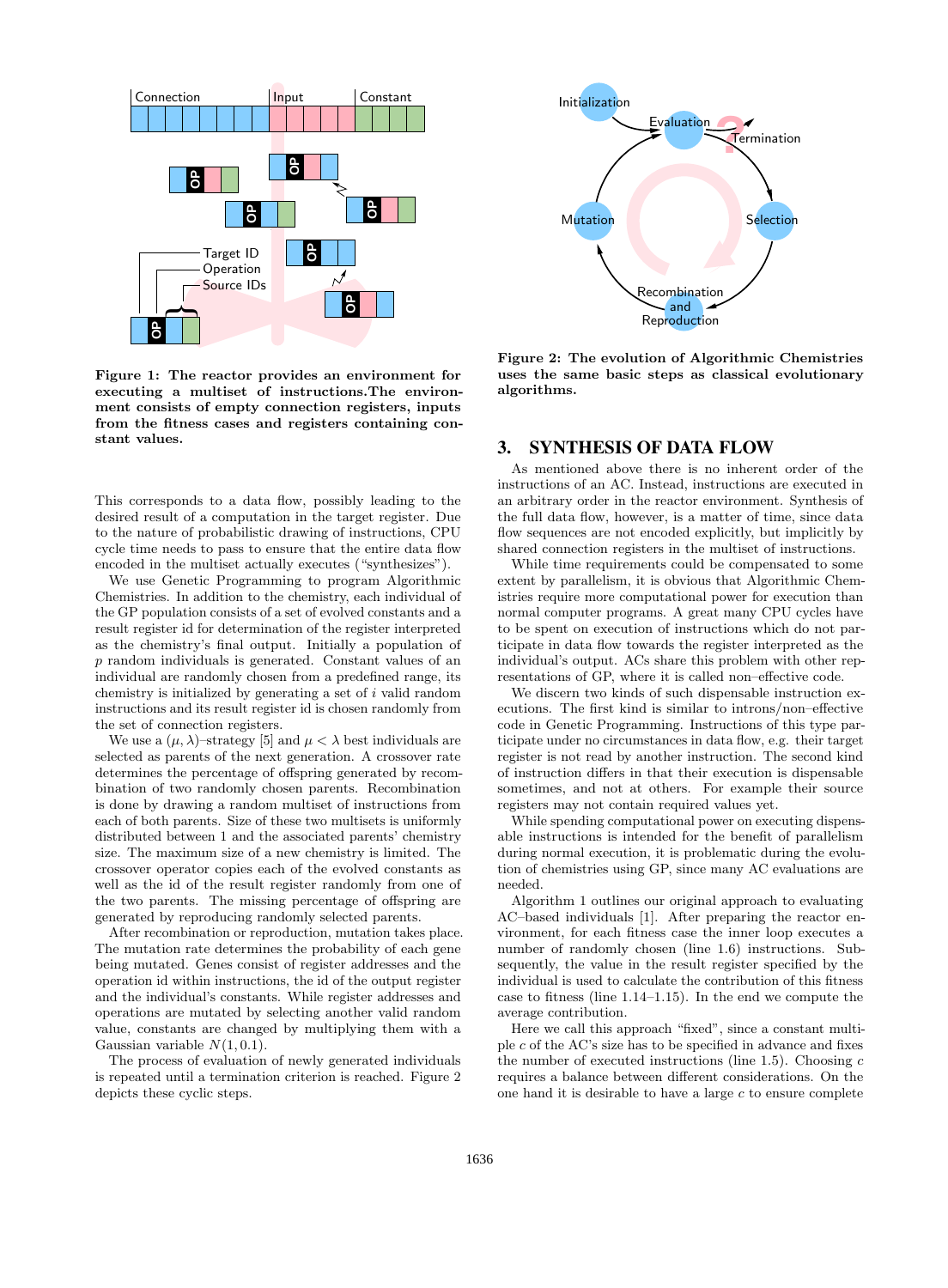Algorithm 1: Function to evaluate individual I using a set of fitness cases  $F$  and fixed number of executed instructions.

| <b>Input:</b> Set of fitness cases $F$ , Individual              |  |  |  |  |  |  |
|------------------------------------------------------------------|--|--|--|--|--|--|
| $I = (chemistry, constants, id of result)$                       |  |  |  |  |  |  |
| register $r$ ), number of cycles $c$ ,                           |  |  |  |  |  |  |
| connection registers $C$                                         |  |  |  |  |  |  |
| <b>Output:</b> Fitness of I in respect to $F$                    |  |  |  |  |  |  |
| 1.1 $f = 0$ ;                                                    |  |  |  |  |  |  |
| 1.2 foreach fitness case $\in F$ do                              |  |  |  |  |  |  |
| $\prime^*$ prepare reactor environment<br>∗                      |  |  |  |  |  |  |
| $C_i = 0, \forall i;$<br>1.3                                     |  |  |  |  |  |  |
| $R \leftarrow (C,$ fitness case, constants);<br>1.4              |  |  |  |  |  |  |
| for 1 to $c \times sizeOf$ (chemistry) do<br>1.5                 |  |  |  |  |  |  |
| $instruction \leftarrow getRandomInst(chemistry);$<br>1.6        |  |  |  |  |  |  |
| $i \leftarrow$ getTargetID();<br>1.7                             |  |  |  |  |  |  |
| $(k, l) \leftarrow$ getSourceIDs (instruction);<br>1.8           |  |  |  |  |  |  |
| $m \leftarrow$ getRegister( $k, R$ );<br>1.9                     |  |  |  |  |  |  |
| $n \leftarrow$ getRegister( $l, R$ );<br>1.10                    |  |  |  |  |  |  |
| value $\leftarrow$ execute ( <i>instruction</i> , m, n);<br>1.11 |  |  |  |  |  |  |
| setRegister(j, value, R);<br>1.12                                |  |  |  |  |  |  |
| end<br>1.13                                                      |  |  |  |  |  |  |
| $result \leftarrow getRegister(r,R);$<br>1.14                    |  |  |  |  |  |  |
| $f \leftarrow f +$ objective(fitness case,result);<br>1.15       |  |  |  |  |  |  |
| $1.16$ end                                                       |  |  |  |  |  |  |
| 1.17 return $f/ F $ ;                                            |  |  |  |  |  |  |

data flow synthesis, on the other hand a small  $c$  is desirable for speeding up evolution.

By introducing total synthesis<sup>3</sup>, we aim at synthesizing the entire data flow, something that is just ensured at infinite execution time otherwise. In addition, this should happen at the fastest speed possible, under the constraint that a reduction of randomness in the choice of instructions participating in the data flow is to be avoided.

| <b>Algorithm 2:</b> Frame to totally synthesize an               |
|------------------------------------------------------------------|
| Algorithmic Chemistry.                                           |
| <b>Input:</b> Set of fitness cases $F$ , Individual              |
| $I =$ (chemistry, constants, id of result                        |
| register $r$ )                                                   |
| <b>Output:</b> Fitness of I in respect to $F$                    |
| <b>2.1</b> $f = 0$ ;                                             |
| 2.2 $S = (S_1, \ldots)$ $\leftarrow$ GroupByTargetID(chemistry); |
| 2.3 foreach fitness case $\in$ F do                              |
| 2.4 $\mid$ $T \leftarrow$ (fitness case, constants);             |
| 2.5   result $\leftarrow$ recEval( $r, S, T, \emptyset$ );       |
| 2.6 $\left  f \leftarrow f +$ objective (fitness case, result);  |
| $2.7$ end                                                        |
| 2.8 return $f/ F $ ;                                             |

Total synthesis happens by recursively synthesizing one of the possible data flows each time an individual is executed. This is shown in Algo.2. First, the reactor environment does not access connection registers directly any more (line 1.4 vs. line 2.4). Instead, each access to a connection register evokes a recursive call of function recEval. T contains register values, which cannot be modified during evaluation. In order

to be consistent with GP, we call  $T$  terminal set, since data flow branches terminate in those registers.

In addition a preparation step is advisable to execute an individual AC: First we have to group the chemistry (multiset of instructions) into sub–multisets  $S_i$  by the id i of the connection register they use as their target. This has to be done only once before executing an AC on a set of fitness cases (line 2.2), and is analog to removing structural introns before executing a linear GP individual (see [7]).

|           | <b>Algorithm 3:</b> Pseudocode of the recursive evalu-         |  |  |  |  |
|-----------|----------------------------------------------------------------|--|--|--|--|
|           | ation function $\texttt{recEval}(r, S, T, V)$ used in Algo.2.  |  |  |  |  |
|           | <b>Input:</b> id $i$ of connection register to compute         |  |  |  |  |
|           | value for, set $S$ of instruction multisets,                   |  |  |  |  |
|           | terminal registers $T$ , set $V$ of connection                 |  |  |  |  |
|           | register ids visited on recursive path                         |  |  |  |  |
|           | <b>Output</b> : possible value of register i at $t \to \infty$ |  |  |  |  |
|           | <b>3.1 if</b> i is connection register then                    |  |  |  |  |
| 3.2       | if $i \in V$ then                                              |  |  |  |  |
| 3.3       | value $\leftarrow 0$ ;                                         |  |  |  |  |
| 3.4       | else                                                           |  |  |  |  |
| 3.5       | instruction $\leftarrow$ getRandomInst( $S_i$ );               |  |  |  |  |
| 3.6       | $(k, l) \leftarrow$ getSourceIDs (instruction);                |  |  |  |  |
| 3.7       | $m \leftarrow$ recEval(k, S, T, $V \cup \{i\}$ );              |  |  |  |  |
| 3.8       | $n \leftarrow$ recEval( $l, S, T, V \cup \{i\}$ );             |  |  |  |  |
| 3.9       | value $\leftarrow$ execute ( <i>instruction</i> , m, n);       |  |  |  |  |
| 3.10      | end                                                            |  |  |  |  |
| 3.11 else |                                                                |  |  |  |  |
| 3.12      | value $\leftarrow$ getRegister( $i, T$ );                      |  |  |  |  |
| 3.13 end  |                                                                |  |  |  |  |
|           | 3.14 return value                                              |  |  |  |  |
|           |                                                                |  |  |  |  |

The (connection–)register  $r$  used by an individual to compute output is known in advance, since its id  $r$  is an evolved component of the individual. Because  $r$  is the last register in the data flow the program writes to, a recursion is called by requesting its value (line 2.5). Function recEval presented in Algo.3 knows from its first attribute which connection register i is requested. Thus the sub–multiset  $S_i$  of relevant instructions targeting register  $i$  is known. An instruction is selected randomly from this multiset (line 3.5). Before the result of this instruction can be calculated, however, its source registers need to contain appropriate values. If sources are non–connection registers they are read from the terminal set T. If the current instruction reads any source  $k$  or  $l$  from connection registers, it needs to be ensured recursively that random instructions  $s_k \in S_k$  or  $s_l \in S_l$  have already been executed before.

Infinite loops are avoided by terminating recursion if a connection register id  $i$  is written to twice on a recursive path (line 3.2). Instead of drawing an instruction  $s_i \in S_i$ , recEval returns zero (line 3.3). Because all AC loops run the risk of being infinite, loops are terminated after the first cycle. If loops are required, bounded loops could be evolved by replacing  $V$  by a set of counters, counting the number of write accesses to a register an return zero (line 3.2–3.3) if a predefined number of writes accesses is reached.

Figure 3 depicts the basic idea of total synthesis. Starting at the result register chosen by evolution, instructions are executed recursively. As in earlier work multiple instances of the same instruction increase its probability of being executed.

<sup>&</sup>lt;sup>3</sup>In chemistry this term is used for the complete synthesis of complex molecules from simple precursors.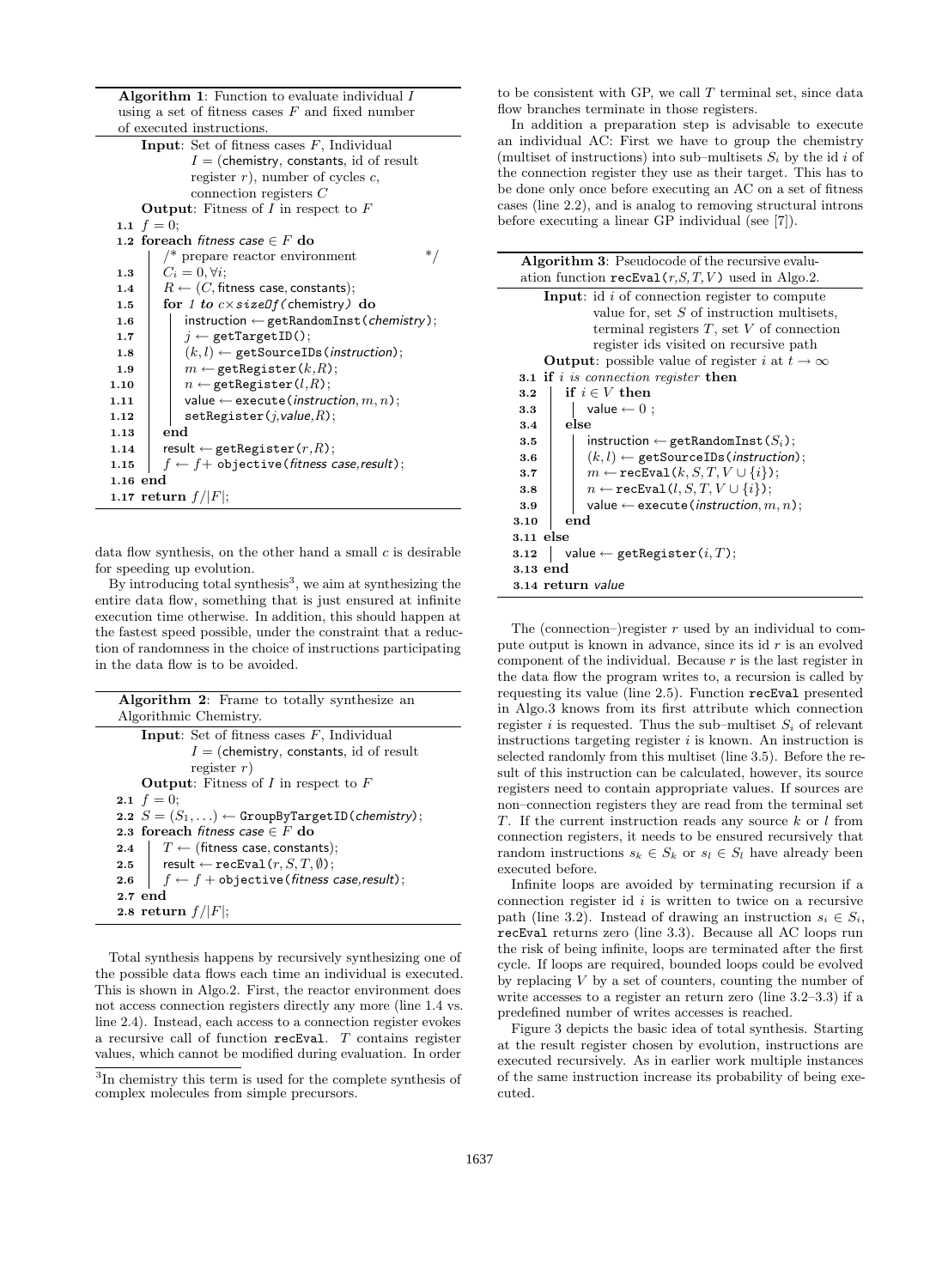

Figure 3: With total synthesis of Algorithmic Chemistries, we build up data flow from the ground. Thereby a "wheel of Fortune" selects the instruction writing a connection register every time it is read.

### 4. RESULTS

Here we investigate the influence of total synthesis in the evolution of an Algorithmic Chemistries by considering the odd–parity problem.

The odd–parity problem has been used earlier in GP [10]. Individuals can use four logic operations {AND, OR, NAND, NOR} for a proper combination to detect parity. The cost for a random search on this problem has been discussed in [11].

Solving this problem does not require constant values, so the number of constant values is chosen to be zero. The fitness function (really an error function) corresponds to the fraction of fitness cases an individual cannot generate odd parity for. The solution hoped for is to have a fitness of zero.

As discussed in [12] noise evoked by the stochastic nature of executing instructions in ACs is a difficulty. This difficulty is amplified by problems with a small training set, such as is the case on the 3 bit odd–parity problem, which affords just  $2^3 = 8$  fitness cases.

For example, the reader might think of an individual that contains the following two instructions targeting the individual's result register:

$$
R_{\text{res}} = \overline{R_i \vee R_i}; R_{\text{res}} = R_i \vee R_i;
$$

Suppose that the value of  $R_i$  is fixed, perhaps fixed by a unique data flow or by employing input or constant values. Every time this individual is executed, the output has an equal chance to be true or false. In other words, there is a small but finite probability of  $1/2^8$  for this individual to achieve a perfect fitness. Such behavior misleads evolution during the selection step, much in contrast to what happens in linear or tree–based GP, where the same instruction enters into the result for each fitness case and therefore fitness is always 0.5.

Because fitness calculations become more accurate with an increased number of samples, the number of fitness cases is an important parameter for the evolution of Algorithmic Chemistries. A remedy in applications with a small number of fitness cases is to allow multiple consideration of fitness cases, whereas we ensure that frequencies of fitness cases do not differ by more than one. Training sets are resampled in each generation. For evaluating system performance, one selects the best individual on the basis of a validation set containing 128 fitness cases and test its fitness on a test set of 128 fitness cases<sup>4</sup>. Then the probability for the individual to achieve a fitness of zero by chance is  $2^{-128} < 10^{-39}$ .

We perform parameter optimization using [3, 4]. In short, this is a sequential iterative approach for stochastic model building, prediction and verification. First, the success rate is estimated after  $10^8$  instructions have been executed based on 10 runs at 200 points within our parameter space, chosen by an initial Latin Hypercube Sampling. The success rate corresponds to the proportion of runs that evolve an individual which computes the correct parity for all fitness cases of the test set. Success rates are used to model the response of the system. A quadratic regression model and a model for its prediction error using kriging interpolation can be employed. Using this composed model success rates of 2000 points from an Latin Hypercube Sampling can be predicted and the most promising settings by running real experiments. The sample size is doubled at the best (two) points known so far and for new settings we run the same number of experiments. After this verification step a new model is created, including the newly evaluated points. Again we predict success rates at points of a new Latin hypercube design and verify the most promising settings.

Table 1: Optimization ranges and optimal settings  $AC_c^*$  for executing a fixed number of instructions and  $AC<sub>t</sub><sup>*</sup>$  for totally synthesized ACs.

|                      | range        |      | setting   |            |  |  |  |
|----------------------|--------------|------|-----------|------------|--|--|--|
| parameter            | min          | max  | $AC_c^*$  | $AC_{t}^*$ |  |  |  |
| offspring $\lambda$  | 500          | 8000 | 3250      | 1323       |  |  |  |
| crossover rate       | $\mathbf{0}$ | 1    | $11.78\%$ | 1.98%      |  |  |  |
| mutation rate        | 0.01         | 0.15 | $7.32\%$  | $2.4\%$    |  |  |  |
| initial length $i$   |              | 30   | 8         | 11         |  |  |  |
| connection registers | 5            | 30   | 8         | 11         |  |  |  |
| training set size    | 8            | 128  | 67        | 15         |  |  |  |
| cycles $c$           |              | 16   | 8.49      |            |  |  |  |
| fixed values         |              |      |           |            |  |  |  |
| parents $\mu$        | 100          |      |           |            |  |  |  |
| evolved constants    | O            |      |           |            |  |  |  |
| max. instructions    | 2000         |      |           |            |  |  |  |

Table 1 shows the parameter ranges for optimization. The column denoted  $AC<sub>t</sub><sup>*</sup>$  shows the best settings found for total synthesis.

With  $AC<sub>t</sub><sup>*</sup>$ , 400 runs were performed over a period of  $10<sup>9</sup>$ instruction executions each. Every  $2 \times 10^7$  performance of the best individual so far has been logged, using validation and test set as described above.

The solid line in Fig.4 shows the success rate using  $\mathsf{AC}_t^*$ . After the period of time available for optimization  $(10^8)$ nearly 60% of all runs find a solution and correctly detect odd–parity. After  $10^9$  instruction executions more than  $90\%$ of all runs find a perfect solution. For comparison with the approach executing a fixed number of instructions, the

 ${}^{4}\mathrm{Results}$  achieved for the validation or test set do not find their way back into evolution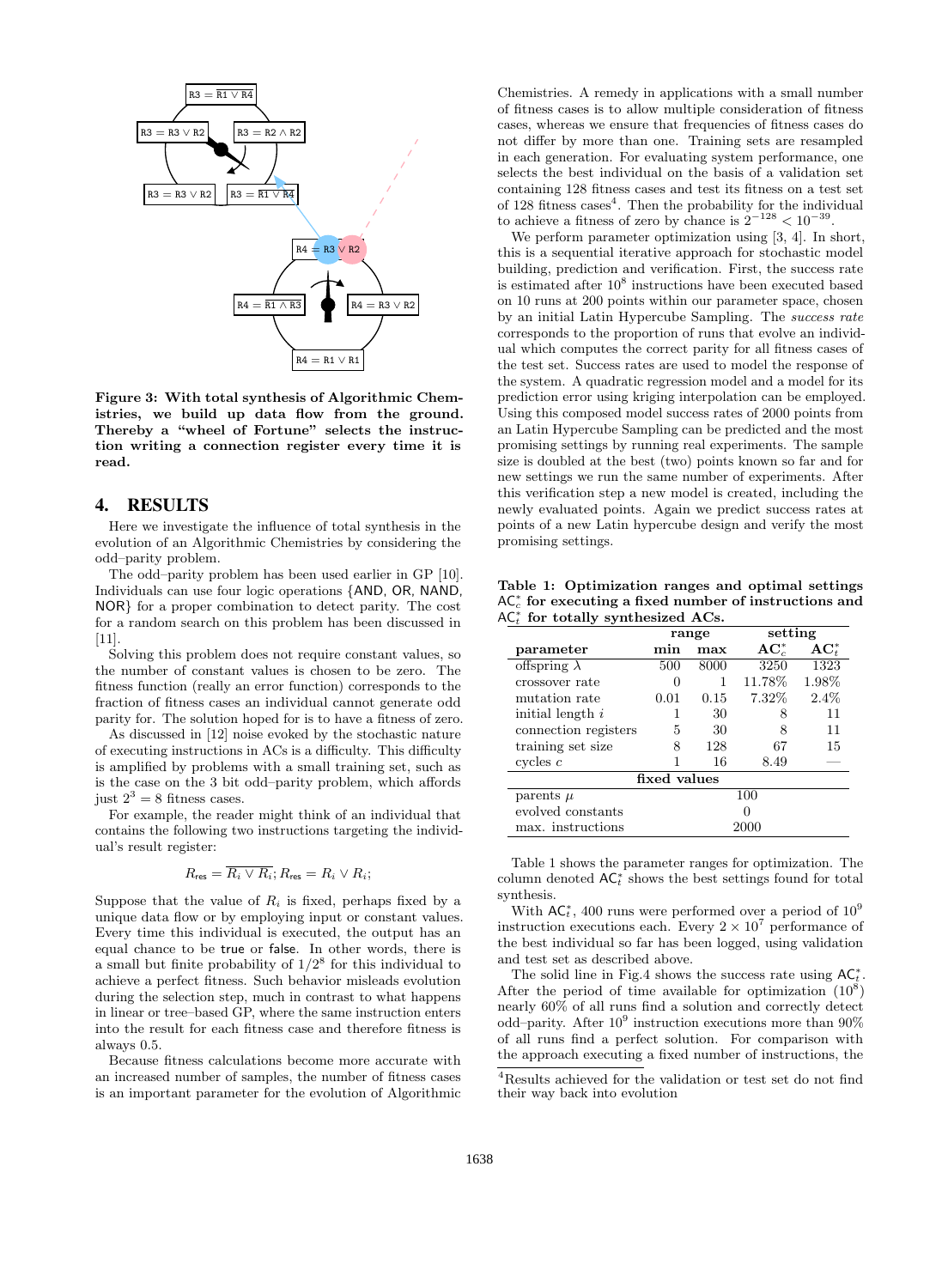

instruction executions

Figure 4: The solid line presents success rate on 3 bit odd–parity problem using optimized setting  $AC_t^*$  for total synthesis of Algorithmic Chemistries. The non solid lines present success rate for the same setting spending different amounts of executed instructions.

number of executed instructions is limited in the latter case to a multiple  $c$  of the instructions contained in a chemistry. 400 runs are performed using  $c \in \{4, 8, 16\}$ , dashed lines in Fig.4 show performance of these runs. At first, performance increases with an increase in c. Chemistries benefit from an increased number of instruction executions, since this increases the chance to synthesize the data flow within execution time. If c increases beyond the value where data flow can be synthesized completely, no further gains for evolution can be registered, as less generations are accomplished in the same amount of time.

To ensure, that performance of the "fixed" approach is inferred on an equitable basis, another optimization is performed, this time including parameter c. Fig. 4 shows that only a low success rate can be expected after  $10^8$  instruction executions. The number is therefore increased to  $5 \times 10^8$ instruction executions. Because the success rate is still low there, mean fitness instead of success rate is optimized. Column  $AC_c^*$  in Tab.1 shows the best settings found. While most parameter settings differ from the optimal setting for total synthesis, a number of  $c = 8.49$  matches our expectation from Fig.4. Training set size is increased to 67. While total synthesis presented here is still a source of stochastic noise, it is much less so than in the "fixed" approach of execution.

Figure 5 shows the performance for  $AC_c^*$ . To enable cross validation we also depict  $AC_t^*$  and  $AC_c^*$  using total synthesis and  $AC<sub>t</sub><sup>*</sup>$  executing a fixed number of instructions  $(c = 8)$ . One can observe that optimization for fixed number of executed instructions  $AC_c^*$  does not result in a performance as good as  $AC_t^*$  with  $c = 8$ . Obviously one can simply adjust c a posteriori to get good results without total synthesis. This decreases computational power required for optimization, since one can optimize for an earlier moment (e.g.  $10^8$ ) instead of  $5\times10^8$  here).

#### 5. DISCUSSION AND OUTLOOK

The new execution algorithm groups instructions by their target register address into submultisets. It then randomly executes an instruction from this subset.

We can think of this procedure as a probabilistic instruc-



Figure 5: Comparison of success rate using optimized settings  $AC<sub>t</sub><sup>*</sup>$  for total synthesis and settings  $AC_c^*$  optimized for randomly executing c times the number of instructions contained in chemistry.

tion execution<sup>5</sup>, where the probability  $P(i)$  of executing instruction i depends on its frequency  $f(i)$  in the chemistry. Assuming target register  $t(i)$  of i is requested, we can formulate  $P(i)$  in relation to frequencies of other instructions targeting the same register  $t(i)$ :

$$
P(i) = \frac{f(i)}{\sum_{j|t(i) = t(j)} f(j)}.
$$

The previous equation assumes, that  $t(i)$  is requested. This is the case for  $t(i) = r$  where r is the individual's result register. Otherwise, it depends on next instruction in data flow, which is the parent in the expanded tree. The probability of executing instruction  $i$  on a specific path  $p$ with distance d from final instruction (root) also depends on the next instruction's j source  $s^p(j)$  on this path. So a multivariate distribution  $P_d^p(i)$  describes the probability of instruction  $i$  being executed on a specific path  $p$  at distance d from the final instruction:

$$
P_d^p(i) = P(i) \sum_{j|s^p(j)=t(i)} P_{d-1}^p(j), \quad d > 0 \text{ and}
$$
  

$$
P_0^p(i) = \begin{cases} P(i), \ t(i) = r \\ 0, \text{ else} \end{cases}
$$

There are further approaches in Genetic Programming, to represent individuals in a probabilistic way, e.g.:

- Probabilistic Incremental Program Evolution(PIPE) [15] utilizes a single probabilistic prototype tree, which stores a random constant and a vector in each node, describing the probabilities of executing a particular instruction or using this constant.
- Extended Compact Genetic Programming (eCGP) [16] additionally considers multivariate interactions between nodes.
- Grammar based Estimation–of–Distribution for Genetic Programming [6] use simple grammars, limited

<sup>&</sup>lt;sup>5</sup>Or even grammar expansion, e.g. replace instruction  $R_k =$  $R_i \vee R_j$  by production rule  $S_k \to S_i \vee S_j$ .